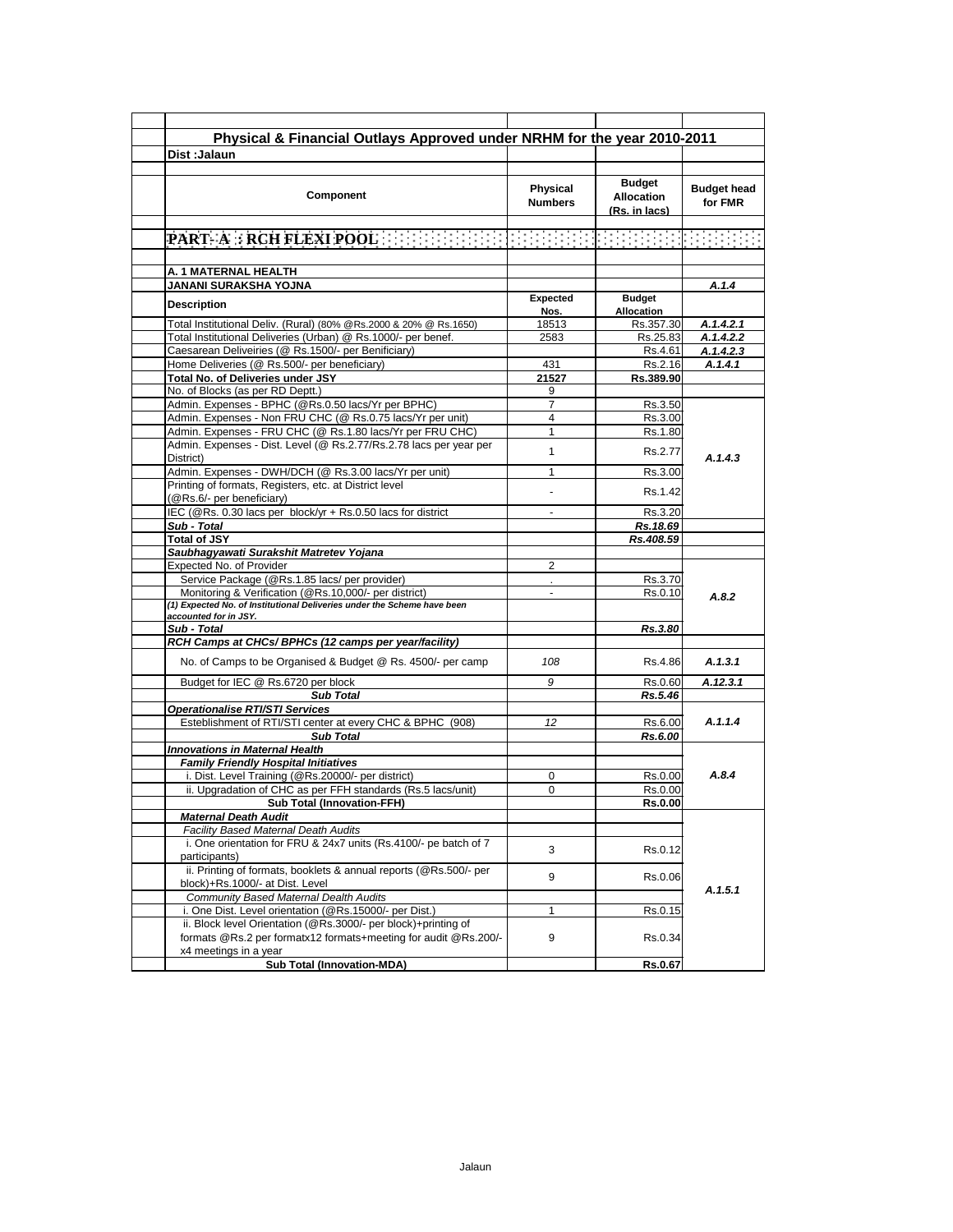| Component                                                                                                                  | Physical<br><b>Numbers</b> | <b>Budget</b><br><b>Allocation</b><br>(Rs. in lacs) | <b>Budget head</b><br>for FMR |
|----------------------------------------------------------------------------------------------------------------------------|----------------------------|-----------------------------------------------------|-------------------------------|
| <b>Pregnant Women &amp; Child Tracking</b>                                                                                 |                            |                                                     |                               |
| i. Orientation Workshop                                                                                                    |                            |                                                     |                               |
| (a) At Dist. Level                                                                                                         | 1                          | Rs.0.23                                             | A.10.3                        |
| (b) At Block Level @ Rs.6500/- block                                                                                       | 9                          | Rs.0.59                                             |                               |
| ii. Printing of formats (730 format/block @Rs.2 per format)                                                                | 6570                       | Rs.0.13                                             |                               |
| Sub Total (Innovation-Preg. Women & child tracking)                                                                        |                            | Rs.0.94                                             |                               |
| <b>Strengthening of Sub Centers Accridited under JSY</b>                                                                   |                            |                                                     |                               |
| Dissemination meeting in the District @ Rs 5000/-                                                                          | $\mathbf{1}$               | Rs.0.05                                             |                               |
| Upgradation of Sub Centre in Dist (From State Level)                                                                       | 84                         | Rs.0.00                                             | A.1.1.5                       |
| Sub Total (Innovation-S.C. Accridited under JSY))                                                                          |                            | <b>Rs.0.05</b>                                      |                               |
| Sub Total (Innovation in Maternal Health)                                                                                  |                            | Rs.1.67                                             |                               |
| Sub-Total (Maternal Health)                                                                                                |                            | Rs.425.52                                           |                               |
| A.2 CHILD HEALTH                                                                                                           |                            |                                                     |                               |
| <b>Comprehensive Child Survival Programme (CCSP)</b>                                                                       |                            |                                                     |                               |
| CCSP Training - FBNC (in 1st & 2nd phase districts only)                                                                   |                            |                                                     |                               |
| Training Site - District Women Hospital<br><b>Expected No. of Participants</b>                                             |                            |                                                     |                               |
|                                                                                                                            | 36                         |                                                     |                               |
| No. of Batches to be Organised and Budget @ Rs.12,000 per Batch                                                            | 6                          | Rs.0.72                                             | A.11.5.2                      |
| No. of Batches to be Supervised and Budget @ Rs.3,200 per Batch                                                            | $\mathbf{1}$               | Rs.0.03                                             |                               |
| Sub - Total                                                                                                                |                            | Rs.0.752                                            |                               |
| <b>Training at Medical College under CCSP Prog</b>                                                                         |                            |                                                     |                               |
| Support staff to Medical Collage                                                                                           |                            | Rs.0.00                                             | A.11.5.2                      |
| Physicians training/F-IMNCI                                                                                                |                            | Rs.0.00                                             |                               |
| <b>Sub Total</b>                                                                                                           |                            | Rs.0.000                                            |                               |
| <b>CCSP Training - NSSK (in 3rd phase districts only)</b><br>Training Site - District Women Hospital                       |                            |                                                     |                               |
| Expected No. of Participants                                                                                               |                            |                                                     |                               |
| No. of Batches to be Organised and Budget @ Rs.38,500 per Batch                                                            | 0                          | Rs.0.00                                             | A.11.5.5                      |
| No. of Batches to be Supervised and Budget @ Rs.3,500 per Batch                                                            | 0                          | Rs.0.00                                             |                               |
|                                                                                                                            |                            |                                                     |                               |
| Sub - Total                                                                                                                |                            | Rs.0.00                                             |                               |
| CCSP Training of ASHAs, ANMs, LHVs - (1st & 2nd Phase<br>Districts)                                                        |                            |                                                     |                               |
| Expected No. of Participants (approx. 24 per batch)                                                                        | 500                        |                                                     |                               |
| No. of Batches to be Organised and Budget @ Rs.1,65,000 per Batch                                                          | 20                         | Rs.33.00                                            | A.11.5.1                      |
| No. of Batches of ToT and Budget @ Rs.2,39,000 per Batch                                                                   | 0                          | Rs.0.00                                             |                               |
| Sub - Total                                                                                                                |                            | Rs.33.00                                            |                               |
| CCSP Training of ASHAs, ANMs, LHVs - (3rd Phase Districts)                                                                 |                            |                                                     |                               |
| Expected No. of Participants (approx. 24 per batch)                                                                        | 0                          |                                                     | A.11.5.1                      |
| No. of Batches to be Organised and Budget @ Rs.1,65,000 per Batch                                                          | 0                          | Rs.0.00                                             |                               |
| No. of Batches of ToT and Budget @ Rs.2,39,000 per Batch                                                                   | 0                          | Rs.0.00                                             |                               |
| Sub - Total<br><b>CCSP Training of Supervisors (in 1st &amp; 2nd phase districts</b>                                       |                            | Rs.0.000                                            |                               |
| only)<br>No. of Batches (16 participants) to be Organised and Budget @                                                     | 4                          | Rs.0.980                                            |                               |
| Rs.24,500 per Batch<br>No. of Batches to be Supervised and Budget for Observer Visit @                                     | $\mathbf{1}$               | Rs.0.03                                             | A.11.5.1                      |
| Rs.3,200 per Batch                                                                                                         |                            |                                                     |                               |
| Sub - Total                                                                                                                |                            | Rs.1.012                                            |                               |
| <b>Site Stregthening</b>                                                                                                   |                            |                                                     | A.11.5.1                      |
| Strengthening of FBNC/NSSK Site (@ Rs.30,000/- per site)<br>Strengthening of CCSP Training Site (@ Rs.2,33,500/- per site) | 1<br>0                     | Rs.0.30                                             |                               |
| <b>Sub Total</b>                                                                                                           |                            | Rs.0.00<br>Rs.0.30                                  |                               |
| Establishment, Operationalisation & Construction of SNCU                                                                   |                            |                                                     |                               |
| Establishment and Operating Exp. Of old SNCU in 7 Dist. @Rs.25                                                             |                            |                                                     |                               |
| lacs                                                                                                                       | 0                          | Rs.0.0                                              | A.2.2                         |
| Construction of of new SNCU in 5 Dist. (@Rs.30 lacs)                                                                       | 0                          | Rs.0.0                                              | A.9.2.2                       |
| Sub - Total                                                                                                                |                            | <b>Rs.0.0</b>                                       |                               |
| Infant death audit (Aligarh & Banda only)                                                                                  |                            |                                                     |                               |
| No. of blocks in the district                                                                                              | 0                          | Rs.0.0                                              | A.2.8                         |
| Sub - Total                                                                                                                |                            | Rs.0.00                                             |                               |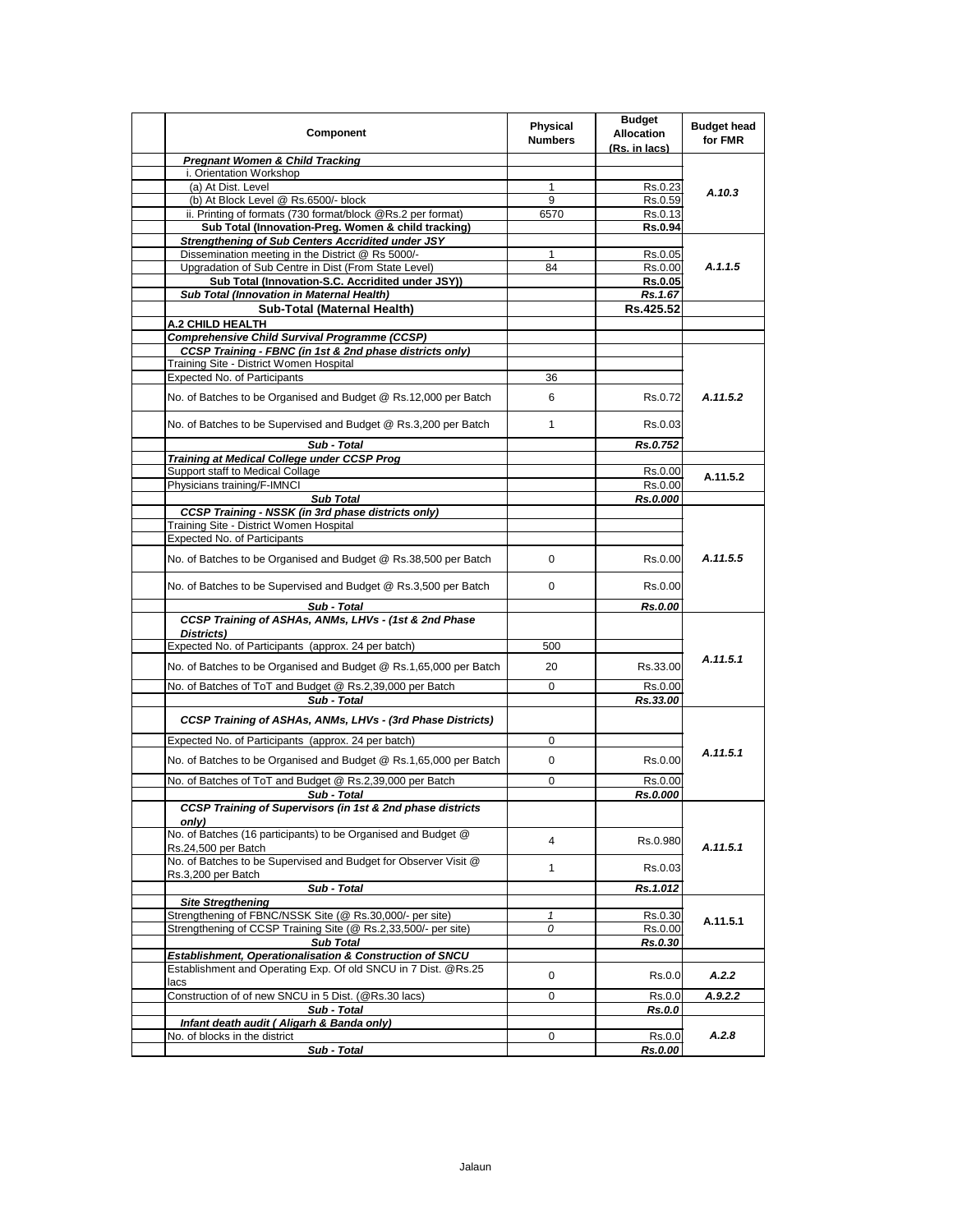| Component                                                                                                                      | Physical<br><b>Numbers</b> | <b>Budget</b><br><b>Allocation</b><br>(Rs. in lacs) | <b>Budget head</b><br>for FMR |
|--------------------------------------------------------------------------------------------------------------------------------|----------------------------|-----------------------------------------------------|-------------------------------|
| Infant & Young Child feeding (IYCF)                                                                                            |                            |                                                     |                               |
| Mass Awareness Campaign during World Breastfeeding Week                                                                        | 1                          | Rs.0.50                                             | A.2.5                         |
| Sub - Total                                                                                                                    |                            | <b>Rs.0.50</b>                                      |                               |
| Supportive Supervision through Reputed Institutions (for 1st &<br>2nd pase districts only)                                     |                            |                                                     |                               |
| One Supervisor per block @ Rs.5,000/- p.m. for 12 months                                                                       | 0                          | Rs.0.0                                              |                               |
| Mobility for supervisors @ Rs.3,000/- p.m. for 12 months                                                                       | $\mathbf 0$                | Rs.0.0                                              |                               |
| Institutional support @ Rs.5,000/- p.m. for 12 months                                                                          | $\mathbf 0$                | Rs.0.0                                              |                               |
| Sub - Total                                                                                                                    |                            | Rs.0.00                                             |                               |
| Sub-Total (CCSP)                                                                                                               |                            | Rs.35.56                                            |                               |
| Implementation of Bal Swasthya Poshan Mah (BSPM)<br>Joint Meetings of Health & ICDS - 2 Planning Meetings at District          | 1 Dist.                    | Rs.0.10                                             |                               |
| Level in a year @ Rs. 5000/- per meeting for 2 Rounds<br>Joint planning meeting of health and ICDS at Block level Rs. 2000 per | 9 Blocks                   | Rs.0.36                                             |                               |
| meeting for 2 rounds<br>Joint Orientation of ASHAs & ANMs (@Rs. 25/- per participant) for 2                                    | 1663 ANM and               | Rs.0.83                                             | A.2.7                         |
| Rounds<br>Printing of Guidelines, Reporting & Monitoring Formats (@ Rs.2,000/- per<br>block/round) for 2 rounds                | AWW<br>9 Blocks            | Rs.0.36                                             |                               |
| Dissemination meeting at District level Rs. 5000 per meeting per<br>District for 2 Rounds                                      | 1 Dist.                    | Rs.0.10                                             |                               |
| Sub - Total                                                                                                                    |                            | Rs.1.75                                             |                               |
| <b>School Health Programme</b>                                                                                                 |                            |                                                     |                               |
| Total No. of Blocks in the district                                                                                            | 9                          |                                                     |                               |
| No. of Schools to be covered (60 Schools per block)                                                                            | 540                        |                                                     |                               |
| <b>District Sensitization workshop</b>                                                                                         | $\mathbf{1}$               | Rs. 0.15                                            |                               |
| Contingencies for printing of Health Card, etc. (@Rs.500/- per school)                                                         | 540                        | Rs. 2.70                                            |                               |
| Budget for Mobility (@Rs.300 per visit x 1 visit)                                                                              | 540                        | Rs. 1.62                                            |                               |
| Sub Total (Prog. Implementation)                                                                                               |                            | Rs. 4.47                                            |                               |
| Traning program for 40 schools per block (where                                                                                |                            |                                                     |                               |
| program is already running)                                                                                                    | 360                        |                                                     |                               |
| Training of District Trainers- Honorarium to district traininer @ Rs. 350<br>*2days                                            | 3                          | Rs. 0.02                                            |                               |
| Honorarium to traininees from block@ Rs. 400 *2days per block                                                                  | 27                         | Rs. 0.22                                            |                               |
| Training of Block Trainers - Honorarium to block resource persons @<br>Rs. 300 *2days*2 batches per block                      | 27                         | Rs. 0.32                                            | A.2.4                         |
| Honararium to Teachers @ Rs. 250*2 teachers per school *2 days                                                                 | 720                        | Rs. 3.60                                            |                               |
| <b>Sub Total (Training)</b>                                                                                                    |                            | Rs. 4.16                                            |                               |
| For training program unspent balance is available at the district                                                              |                            | Rs. 2.65                                            |                               |
| <b>Actual Allocation for training</b>                                                                                          |                            | Rs. 1.51                                            |                               |
| Weighing scale, Ht./Wt Charts, Measuring tape etc. @ Rs1000 per<br>school x 20 new schools/block                               | 180                        | Rs. 0.00                                            |                               |
| Procurement of IFA tablets (30 mg tablets) for all schools                                                                     | 8100000                    | Rs. 0.00                                            |                               |
| Procurement of deworming tablets for all schools                                                                               | 162000                     | Rs. 0.00                                            |                               |
| <b>Sub Total (Procurement)</b>                                                                                                 |                            | Rs. 0.00                                            |                               |
| <b>Total (School Health)</b>                                                                                                   |                            | Rs. 5.98                                            |                               |
| <b>Total (Child Health)</b>                                                                                                    |                            | Rs.43.30                                            |                               |
| A3. Family Planning                                                                                                            |                            |                                                     |                               |
| <b>Terminal/Limiting Methods</b>                                                                                               |                            |                                                     | A.3.1                         |
| Dissemination of manuals on sterilization standards & quality                                                                  | $\mathbf{1}$               | Rs. 0.40                                            | A.3.1.1                       |
| assurance of sterilization services                                                                                            |                            |                                                     |                               |
| NSV Camps in Districts (6 camps/dist. @ Rs.35,000/- per camp)                                                                  | 6                          | Rs. 2.10                                            | A.3.1.3                       |
| Compensation for Female Sterilization                                                                                          | 6657                       | Rs. 66.57                                           | A.3.1.4                       |
| <b>Compensation for Male Sterilization</b>                                                                                     | 168                        | Rs. 2.52                                            | A.3.1.5                       |
| Accrediation of private providers of sterilization services                                                                    |                            |                                                     |                               |
| <b>Female Sterilization</b><br>Male Sterilization (NSV)                                                                        |                            | Rs. 0.25<br>Rs. 0.05                                | A.3.1.6                       |
| <b>Spacing Methods</b>                                                                                                         |                            |                                                     | A.3.2                         |
| IUD services at health facilities/compensation                                                                                 | 22047                      | Rs. 4.41                                            | A.3.2.2                       |
| Accrediation of private providers of IUD services                                                                              |                            | Rs. 0.03                                            | A.3.2.3                       |
| Family Welfare Counsellor@9000 per month                                                                                       | $\mathbf{1}$               | Rs. 1.08                                            | A.9.1.5                       |
| <b>Sub Total</b>                                                                                                               |                            | Rs. 77.41                                           |                               |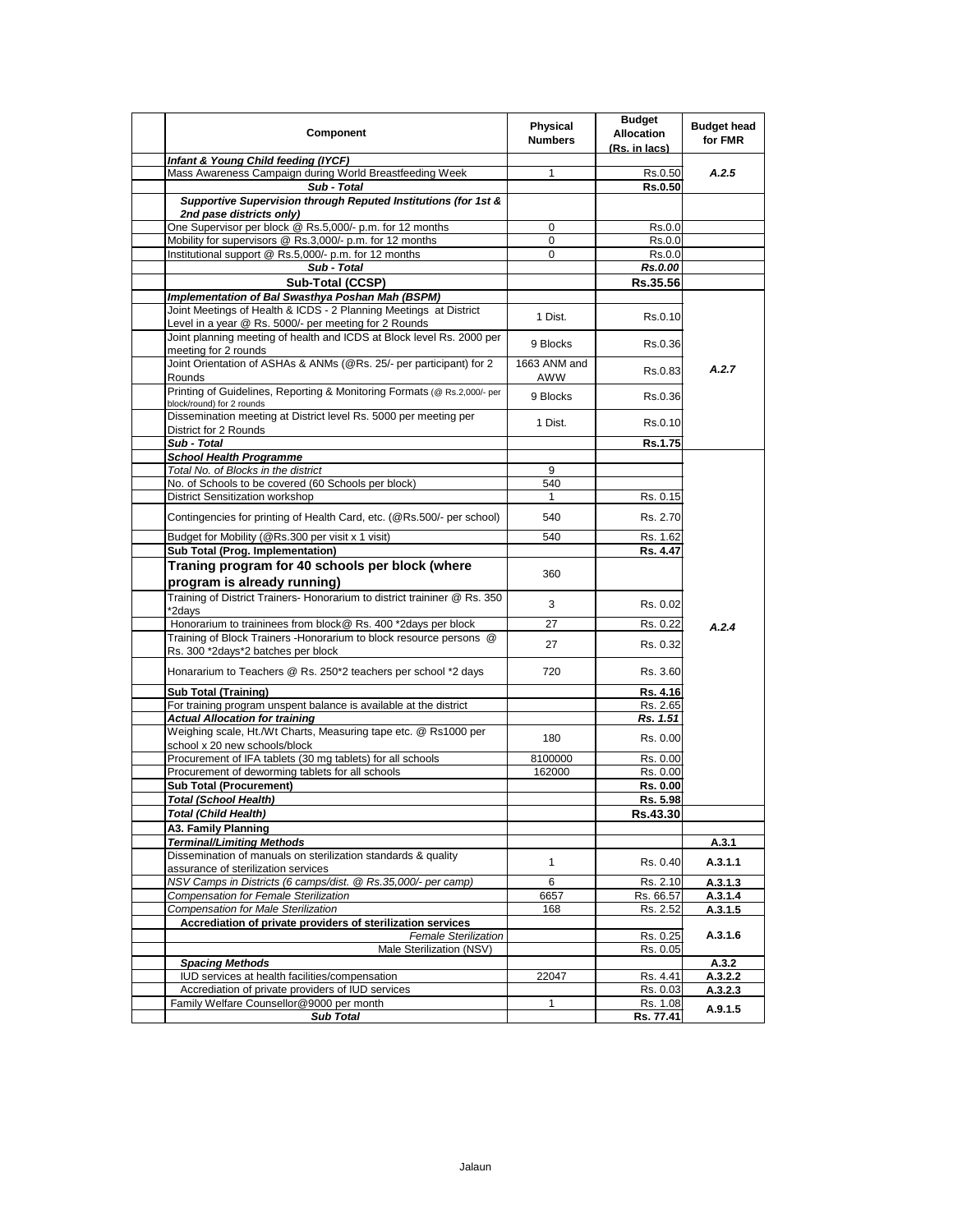| Component                                                                                                                                                | <b>Physical</b><br><b>Numbers</b> | <b>Budget</b><br><b>Allocation</b><br>(Rs. in lacs) | <b>Budget head</b><br>for FMR |
|----------------------------------------------------------------------------------------------------------------------------------------------------------|-----------------------------------|-----------------------------------------------------|-------------------------------|
| <b>PCPNDT and Sex-Ratio</b>                                                                                                                              |                                   |                                                     |                               |
| Visit of District Inspection & Monitoring Committee                                                                                                      | 10                                | Rs. 0.10                                            | A.8.1                         |
| Sensitization Workshop at District level                                                                                                                 | 1                                 | Rs. 0.40                                            |                               |
| Organising Competions at Inter/Degree Colleges                                                                                                           | 3                                 | Rs. 0.10                                            |                               |
| Orientation of members of Dist advisory committee at Division                                                                                            |                                   | Rs. 0.00                                            |                               |
| <b>IEC Activities &amp; Conigency</b>                                                                                                                    |                                   |                                                     |                               |
| <b>IEC Activities</b>                                                                                                                                    |                                   | Rs. 0.25                                            |                               |
| Contigency                                                                                                                                               |                                   | Rs. 0.02                                            | A.12.4                        |
| TA/DA to Dist. level Staff for attending workshop, training, meetings                                                                                    |                                   | Rs. 0.20                                            |                               |
| <b>Sub Total</b>                                                                                                                                         |                                   | Rs. 1.07                                            |                               |
| <b>Sub-Total (Family Planning)</b>                                                                                                                       |                                   | Rs.78.48                                            |                               |
| A.4 ARSH                                                                                                                                                 |                                   |                                                     |                               |
| Saloni Scheme                                                                                                                                            |                                   |                                                     |                               |
| No. of Blocks in District                                                                                                                                | 9                                 |                                                     | A.4.1                         |
| No. of Schools to be covered (10 Schools per block)                                                                                                      | 90                                |                                                     |                               |
| No. of Benificiaries (150 per school)                                                                                                                    | 13500                             |                                                     |                               |
| Sensitization Workshop at District level                                                                                                                 | 1                                 | Rs. 0.15                                            |                               |
| Budget for Visit of Medical Team (@Rs.300/- per visit x 2 visits per<br>school)                                                                          | 180                               | Rs. 0.54                                            | A.4.2                         |
| Budget for Preparing Saloni Sabha (Rs.300/- p.m. per school x 10                                                                                         | 900                               | Rs. 2.70                                            |                               |
| months)                                                                                                                                                  |                                   |                                                     |                               |
| Procurement of IFA tablets (100 mg tablets) for all schools<br>Procurement of deworming tablets for all schools 2 tab/Benf.                              | 648000<br>27000                   | Rs.0.00                                             |                               |
|                                                                                                                                                          |                                   | Rs.0.00                                             | A.13.2.5                      |
| <b>Sub-Total (Adolescent Health)</b>                                                                                                                     |                                   | Rs.3.39                                             |                               |
| A.5 Urban RCH                                                                                                                                            |                                   |                                                     |                               |
| <b>Urban RCH plan /activities</b>                                                                                                                        |                                   |                                                     |                               |
| <b>Buildina</b>                                                                                                                                          | 1                                 | 0.84                                                |                               |
| Manpower(1Doctor @ 24000/month,1Staff Nurse@ 15000/month,2<br>ANMs@9000/month,2 Security quards @ 4000/month,1 Ayah<br>4000/month,& 1 Sweeper 2000/month | 1                                 | 8.52                                                |                               |
| Other Expenses                                                                                                                                           | 1                                 | 0.41                                                | A.5.1                         |
| IEC                                                                                                                                                      |                                   |                                                     |                               |
|                                                                                                                                                          | 1                                 | 0.1                                                 |                               |
| <b>Subtotal</b>                                                                                                                                          |                                   | 9.87                                                |                               |
| The cost of Drugs(Rs 10,000/month/Health post) and consumables(Rs 3,000/month/Health Post) for Urban RCH                                                 |                                   |                                                     |                               |
| amounting to Rs 1.56 Lacs would be met from the Mission Flexipool                                                                                        |                                   |                                                     |                               |
| <b>A9. INFRASTRUCTURE &amp; HR</b>                                                                                                                       |                                   |                                                     |                               |
| <b>Contractual Staff &amp; Services</b>                                                                                                                  |                                   |                                                     |                               |
| <b>Position</b>                                                                                                                                          | No.                               | <b>Budget</b>                                       |                               |
| Contractual ANM (@Rs.9000/- pm)                                                                                                                          | 20                                | Rs. 21.60                                           | A.9.1.1                       |
| Staff Nurse in the district (@Rs.15000/- pm)                                                                                                             | 15                                | Rs. 27.00                                           | A.9.1.3                       |
| MBBS (Male/Female) @ Rs.30000/- pm                                                                                                                       | 10                                | Rs. 36.00                                           |                               |
| Specialist at On Call basis for CHC (@ Rs.1000/- per visit) No. of calls<br>for 6 moths                                                                  | 40                                | Rs. 0.40                                            |                               |
| Specialist at On Call basis for Dist. Hospital (Male)/DCH(@ Rs.1000/-                                                                                    |                                   | Rs. 0.80                                            |                               |
| per visit)<br>Specialist at Dist. Hospital (Male)/DCH(@ Rs.40000/- pm for                                                                                | 80                                |                                                     | A.9.1.4                       |
| MS/MD/MDS & @Rs.35000/- for Diploma holders)                                                                                                             | $\overline{2}$                    | Rs. 8.40                                            |                               |
| Specialist at DWH/DCH (@ Rs.40000/- pm for MS/MD/MDS &<br>@Rs.35000/- for Diploma holders)/MBBS(LMO if already on contract)                              | 2                                 | Rs. 8.40                                            |                               |
| Paramedical staff/LT for CHC (@ Rs.9000/- pm)                                                                                                            | 5                                 | Rs. 5.40                                            | A.9.1.5                       |
| Paramedical staff for DH/DWH/DCH (@ Rs.9000/- pm)                                                                                                        | 2                                 | Rs. 2.16                                            |                               |
| Data Assistant (@ Rs.8000/- pm)                                                                                                                          | 2                                 | Rs. 1.92                                            |                               |
| <b>Sub-Total (Human Resources)</b>                                                                                                                       |                                   | Rs.112.08                                           |                               |
| A.10. INSTITUTIONAL STRENGTHENING                                                                                                                        |                                   |                                                     |                               |
| Logistics Management/Improvement                                                                                                                         |                                   |                                                     |                               |
| <b>Stregthening of Logistic Management</b>                                                                                                               |                                   |                                                     | A.10.2                        |
| Divisional logistic management                                                                                                                           | 0                                 | Rs. 0.00                                            |                               |
| <b>Transportation of Logistic</b>                                                                                                                        |                                   |                                                     |                               |
| Divisional level @ Rs 50000/-                                                                                                                            | 0                                 | Rs. 0.00                                            |                               |
| District level @ Rs 30000/-                                                                                                                              | 1                                 | Rs. 0.30                                            |                               |
| Block level @ Rs 12000/-                                                                                                                                 | 9                                 | Rs. 1.08                                            |                               |
|                                                                                                                                                          |                                   |                                                     |                               |
| <b>Sub-Total (Logistics Strengthening)</b>                                                                                                               |                                   | <b>Rs.1.38</b>                                      |                               |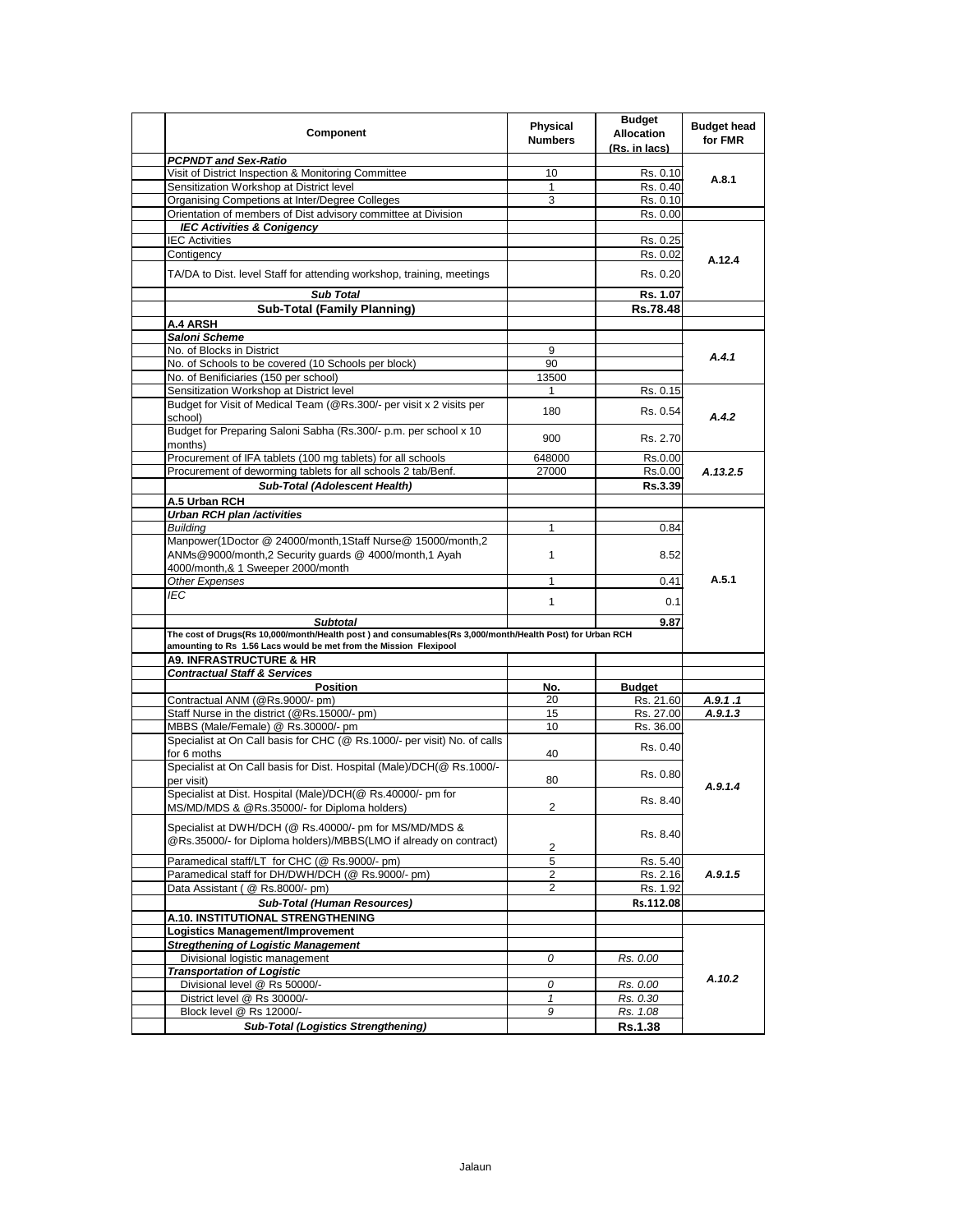| Component                                                                                                                          | <b>Physical</b><br><b>Numbers</b> | <b>Budget</b><br><b>Allocation</b><br>(Rs. in lacs) | <b>Budget head</b><br>for FMR |
|------------------------------------------------------------------------------------------------------------------------------------|-----------------------------------|-----------------------------------------------------|-------------------------------|
| <b>Rent for Sub-Centres</b>                                                                                                        |                                   |                                                     |                               |
| No. of SCs in Rented Bldgs & Budget @ Rs. 250/- p.m.                                                                               | 132                               | Rs.3.96                                             | A.10.4                        |
| <b>Sub-Total (Sub Center Rent)</b>                                                                                                 |                                   | Rs.3.96                                             |                               |
| A.11 TRAINING                                                                                                                      |                                   |                                                     |                               |
| <b>Training- Skill Birth Attendant</b>                                                                                             |                                   |                                                     |                               |
| <b>Training at DWH/Combined Hosp</b>                                                                                               |                                   |                                                     |                               |
| Target at DWH                                                                                                                      | 40                                |                                                     |                               |
| No. of Particpants per batch                                                                                                       | 4                                 |                                                     |                               |
| No. of Batches                                                                                                                     | 10                                | Rs.11.04                                            |                               |
| New Site Stregthening at DWH                                                                                                       |                                   |                                                     |                               |
| Existing site stregthening                                                                                                         |                                   | Rs.0.40                                             |                               |
| Sub-Total (DWH-SBA)                                                                                                                |                                   | Rs.11.44                                            |                               |
| Training at FRU/24X7                                                                                                               |                                   |                                                     | A.11.3.1                      |
| Name of the selected Training Site FRU/24X7                                                                                        | 0                                 |                                                     |                               |
| Target at FRU/24X7                                                                                                                 | 0                                 |                                                     |                               |
| No. of Particpants per batch                                                                                                       | 0                                 |                                                     |                               |
| No. of Batches                                                                                                                     | 0                                 | Rs.0.00                                             |                               |
| New Site Stregthening at FRU                                                                                                       | $\qquad \qquad \blacksquare$      | Rs.0.00                                             |                               |
| Existing site stregthening                                                                                                         |                                   | Rs.0.00                                             |                               |
| Sub-Total (FRU-SBA)                                                                                                                |                                   | Rs.0.00                                             |                               |
| Sub-Total(SBA Training)                                                                                                            |                                   | Rs.11.44                                            |                               |
| A.14 PROGRAM MANAGEMENT                                                                                                            |                                   |                                                     |                               |
| Personal & Other Expense of Dist. PMU (Rs.94500/- pm)                                                                              | 1                                 | Rs 11.34                                            | A.14.2                        |
| Operational Cost (Rs. 60000/- pm)                                                                                                  | 1                                 | Rs.7.20                                             | A.14.4                        |
| Sub-Total (Program Management)                                                                                                     |                                   | Rs.18.54                                            |                               |
| <b>Total for RCH Flexipool (Part A)</b>                                                                                            |                                   | Rs.707.95                                           |                               |
|                                                                                                                                    |                                   |                                                     |                               |
|                                                                                                                                    |                                   |                                                     |                               |
|                                                                                                                                    |                                   | <b>Budget</b>                                       |                               |
|                                                                                                                                    |                                   |                                                     |                               |
| Component                                                                                                                          | <b>Physical</b>                   | <b>Allocation</b>                                   | <b>Budget head</b>            |
|                                                                                                                                    | <b>Numbers</b>                    | (Rs. in lacs)                                       | for FMR                       |
| <b>ASHA Scheme:-</b>                                                                                                               |                                   |                                                     | <b>B.1</b>                    |
| Periodic Training for ASHAs                                                                                                        |                                   |                                                     | B.1.1                         |
| <b>ASHA Support System</b>                                                                                                         |                                   |                                                     |                               |
| Replenishment of ASHA Kits & Budget (@ Rs. 500/- per kit*2 for 95%                                                                 | 928                               | Rs.0.00                                             | B.1.2                         |
| ASHA)                                                                                                                              |                                   |                                                     |                               |
| Incentive to ASHAs (Average Rs.500/- p.m. for 85% ASHAs)                                                                           | 830                               | Rs.49.80                                            | <b>B.1.3</b>                  |
| Award to ASHA (Rs.5000/- for 1 ASHA in each block)                                                                                 | 9                                 | Rs.0.45                                             | B.1.1                         |
| Annual ASHA Sammelan (Rs.250/- per ASHA for 60% ASHAs)<br>Mobility to ASHAs (Rs.30/- per ASHA for 95% ASHAs)                       | 586<br>928                        | Rs.1.47<br>Rs.3.34                                  |                               |
| Block level ASHA Payment Register (Rs.100/-per Register)                                                                           | 9                                 | Rs.0.01                                             |                               |
| Printing of Voucher Booklet for ASHA (Rs.25/-per Booklet)                                                                          | 977                               | Rs.0.24                                             | B.18.3.2                      |
| Budget ASHA Mentoring Group (Rs.10,000/- per District)                                                                             | Quarterly                         | Rs.0.10                                             | B.1.1                         |
|                                                                                                                                    | Meeting                           |                                                     |                               |
| Sub-Total (ASHA Scheme):-                                                                                                          |                                   | Rs.55.41                                            |                               |
| Untied Grant to Facilities<br>No. of CHCs & Budget @ Rs.0.50 lacs per facility                                                     | 5                                 |                                                     | B.2                           |
| No. of BPHCs & Budget @ Rs.0.50 lacs per facility                                                                                  | 7                                 | Rs.2.50<br>Rs.3.50                                  | B.2.1<br><b>B.2.2</b>         |
| No. of APHCs & Budget @ Rs.0.25 lacs per facility                                                                                  | 30                                | Rs.7.50                                             | <b>B.2.2</b>                  |
| No. of Sub Centres & Budget @ Rs.0.10 lacs per facility                                                                            | 279                               | Rs.27.90                                            | <b>B.2.3</b>                  |
| No.of VHSCs                                                                                                                        | 564                               | Rs.0.00                                             |                               |
| No.of Revenue Villages & Budget @Rs.0.10 lacs per R.Village                                                                        | 1151                              | Rs.115.10                                           | B.2.4                         |
| <b>Sub-Total (Untied Grants)</b>                                                                                                   |                                   | Rs.156.50                                           |                               |
| <b>Annual Maintenance Grant to Facilities</b>                                                                                      |                                   |                                                     | <b>B.4</b>                    |
| No. of CHCs & Budget @ Rs.1.0 lacs per facility                                                                                    | 5                                 | Rs.5.00                                             | B.4.1                         |
| No. of BPHCs & Budget @ Rs.1.0 lacs per facility                                                                                   | 7                                 | Rs.7.00                                             | <b>B.4.2</b>                  |
| No. of APHCs & Budget @ Rs.0.50 lacs per facility                                                                                  | 14                                | Rs.7.00                                             |                               |
| No. of Sub Centres & Budget @ Rs.0.10 lacs per facility                                                                            | 140                               | Rs.14.00                                            | B.4.3                         |
| <b>Sub-Total (Annual Maintenance Grants)</b>                                                                                       |                                   | Rs.33.00                                            |                               |
| <b>Funds to Rogi Kalyan Samitis</b>                                                                                                |                                   |                                                     | B.6                           |
| No. of District Hospitals & Funds @ Rs.5.0 lacs per facility<br>No. of CHCs & Funds @ Rs.1.0 lacs per facility (@ Rs 0.20 lacs X 2 | 2<br>5                            | Rs.10.00<br>Rs.5.00                                 | B.6.1<br>B.6.2                |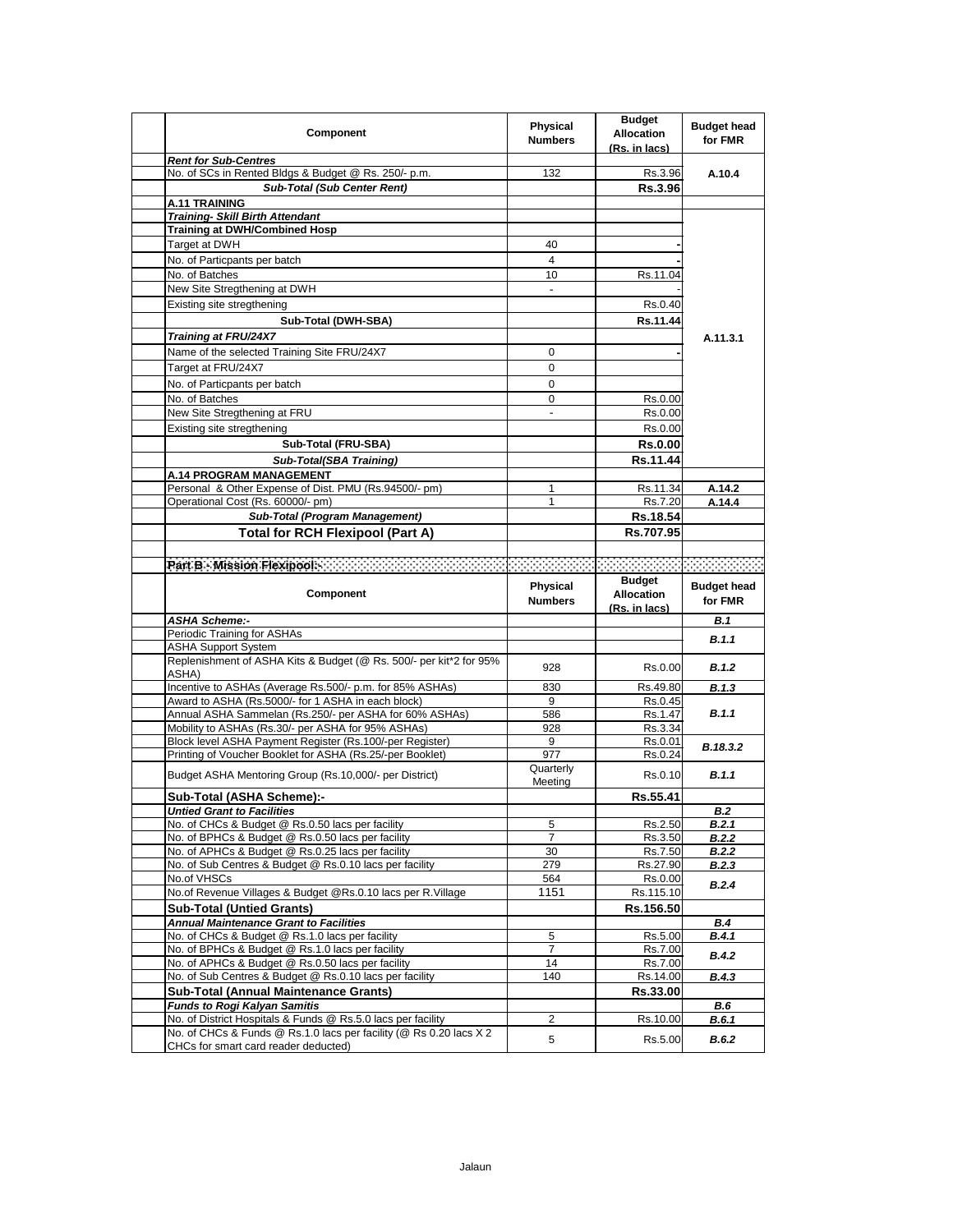| Component                                                                                  | Physical<br><b>Numbers</b> | <b>Budget</b><br><b>Allocation</b><br>(Rs. in lacs) | <b>Budget head</b><br>for FMR |
|--------------------------------------------------------------------------------------------|----------------------------|-----------------------------------------------------|-------------------------------|
| No. of BPHCs & Funds @ Rs.1.0 lacs per facility                                            | 7                          | Rs.7.00                                             | B.6.3                         |
| No. of APHCs & Funds @ Rs.1.00 lacs per facility                                           | 30                         | Rs.30.00                                            | B.6.4                         |
| <b>Sub-Total (Funds for RKS)</b>                                                           |                            | Rs.52.00                                            |                               |
| <b>Operationalisation of District Drug Warehouses</b>                                      |                            |                                                     |                               |
| Contractual Staff (@Rs.2.94 lacs/yr)<br>Contingency Expenses (@Rs.2.0 lacs/yr)             | 1<br>1                     | Rs.2.94                                             | <b>B.21</b>                   |
| Sub-Total (Ope. of District Drug Warehouses)                                               |                            | Rs.2.00<br>Rs.4.94                                  |                               |
|                                                                                            |                            |                                                     |                               |
| <b>Mobility Support to DWH &amp; District Combined Hospital</b>                            |                            |                                                     | <b>B.27.8</b>                 |
| Mobility Support to DWH/DCH @Rs.18000/- Per month.                                         | 1                          | Rs.2.16                                             |                               |
| Sub-Total (Funds for Mobility Support to DWH & DCH)                                        |                            | Rs.2.16                                             |                               |
| <b>Mobility Support for Monitoring &amp; Supervision.</b>                                  |                            |                                                     |                               |
| Mobility Support to District Community Mobilizer (@Rs.800/-per day X)<br>8 days/month)     | $\mathbf{1}$               | Rs.0.77                                             | B.18.3.2                      |
| Mobility Support to District Account Manager (@Rs.800/-per day X 6<br>days/month)          | $\mathbf{1}$               | Rs.0.58                                             |                               |
| Mobility Support to District Programme Manager (@Rs.800/-per day X)<br>8 days/month)       |                            | Rs.0.00                                             |                               |
| Sub-Total(Mobility Support for Monit. & Supervision)                                       |                            | <b>Rs.1.34</b>                                      |                               |
| <b>Supervision of ANM/ASHAs</b>                                                            |                            |                                                     | B.18.3.2                      |
| Vehicle for Mobility @Rs.18000/-month/block                                                | 9                          | Rs.19.44                                            |                               |
| Sub-Total (Supervision of ANM/ASHAs)                                                       |                            | Rs.19.44                                            |                               |
| <b>Vehicle Support for Specialist</b>                                                      |                            |                                                     | <b>B.27.8</b>                 |
| One Vehicle for 5 block level facility (@Rs.18000/-month)                                  | 2                          | Rs.4.32                                             |                               |
| <b>Sub-Total (Vehicle Support for Specialist)</b>                                          |                            | <b>Rs.4.32</b>                                      |                               |
| <b>Diesel for Generator for District Hospitals</b>                                         |                            |                                                     | <b>B.28</b>                   |
| Diesel Support for generator (@Rs.1 lac per month)                                         | $\overline{2}$             | Rs.24.00                                            |                               |
| <b>Sub-Total (Diesel Support for District Hospital)</b>                                    |                            | Rs.24.00                                            |                               |
| Diesel Support for Generator in Fully Functional CHC.                                      |                            |                                                     |                               |
| Diesel Support for Fully functional CHC (@Rs.35000/-per month)                             | 5                          | Rs.21.00                                            | <b>B.28</b>                   |
| Diesel Support for CHC functional in BPHC building (@Rs.13500/-per                         | $\overline{7}$             | Rs.11.34                                            |                               |
| month)                                                                                     |                            |                                                     |                               |
| Sub-Total (Diesel Support for fully functional CHCs)                                       |                            | Rs.32.34                                            |                               |
| Saas Bahu Sammelans (1 each at District)                                                   |                            |                                                     | <b>B.7.1</b>                  |
| No. of Sammellans & Budget (@Rs. 1.50 lac. Per District)<br>Sub-Total (Saas Bahu Sammelan) | 1                          | Rs.1.50<br>Rs.1.50                                  |                               |
| Tehsil level Pradhan Sammelan                                                              |                            |                                                     |                               |
| No. of Sammelans & Budget (@Rs.40,000 per Sammelan)                                        | 5                          | Rs.2.00                                             | <b>B.8.2</b>                  |
| Sub-Total (Tehsil level Pradhan Sammelan)                                                  |                            | Rs.2.00                                             |                               |
| <b>Organization of Swasthya Mela</b>                                                       |                            |                                                     |                               |
| Organization of S.Mela @Rs.20000/- Mela/Month at each block.                               | 9                          | Rs.21.60                                            | <b>B.10.1</b>                 |
| Sub-Total (Swasthya Mela)                                                                  |                            | Rs.21.60                                            |                               |
| <b>Concurrent Audit</b>                                                                    |                            |                                                     |                               |
| Budget @ Rs. 4000/- per month for 12 months                                                | 1                          | Rs.0.48                                             | <b>B.27.5</b>                 |
| <b>Sub-Total (Concurrent Audit)</b>                                                        |                            | Rs.0.48                                             |                               |
| <b>Health Management Information System (HMIS):-</b>                                       |                            |                                                     |                               |
| Hiring of Vehicle for District HMIS Nodal Officer (@Rs.800/- Visit)                        | 3                          | Rs.0.29                                             |                               |
| Mobility Support for Block HMIS Nodal Officer (@Rs.600/-month)                             | 9                          | Rs.0.65                                             | B.21                          |
| Internet Connectivity @Rs.400/- per month/computer                                         | 11                         | Rs.0.53                                             |                               |
| Consumables & Stationary for Computer, printer (Rs.400/-per                                | 11                         | Rs.0.53                                             |                               |
| month/facility)                                                                            |                            |                                                     |                               |
| Sub-Total (HMIS)                                                                           |                            | Rs.1.99                                             |                               |
| <b>Programme Management:-</b>                                                              |                            |                                                     |                               |
| <b>Expenses at Additional Director level:-</b>                                             |                            |                                                     |                               |
| Mobility @Rs.2500/-per District per Month.                                                 | 0                          | Rs.0.00                                             | <b>B.27.6</b>                 |
| Contingency Expenses @Rs.5000/- month.                                                     | 0                          | Rs.0.00                                             |                               |
| Sub-Total (Exp.at Addl.Director level)-                                                    |                            | <b>Rs.0.00</b>                                      |                               |
| <b>Operational Cost for Block Project Management Unit</b>                                  |                            |                                                     | B.27.1                        |
| Honoraria to Block Data Assistant @Rs.8000/-Per Month                                      | 9                          | Rs.8.64                                             |                               |
| Communication support to Block Program Manager @Rs.500/-P.M.                               | 9                          | Rs.0.54                                             |                               |
| Sub-Total (Operational Cost for BPMU)                                                      |                            | Rs.9.18                                             |                               |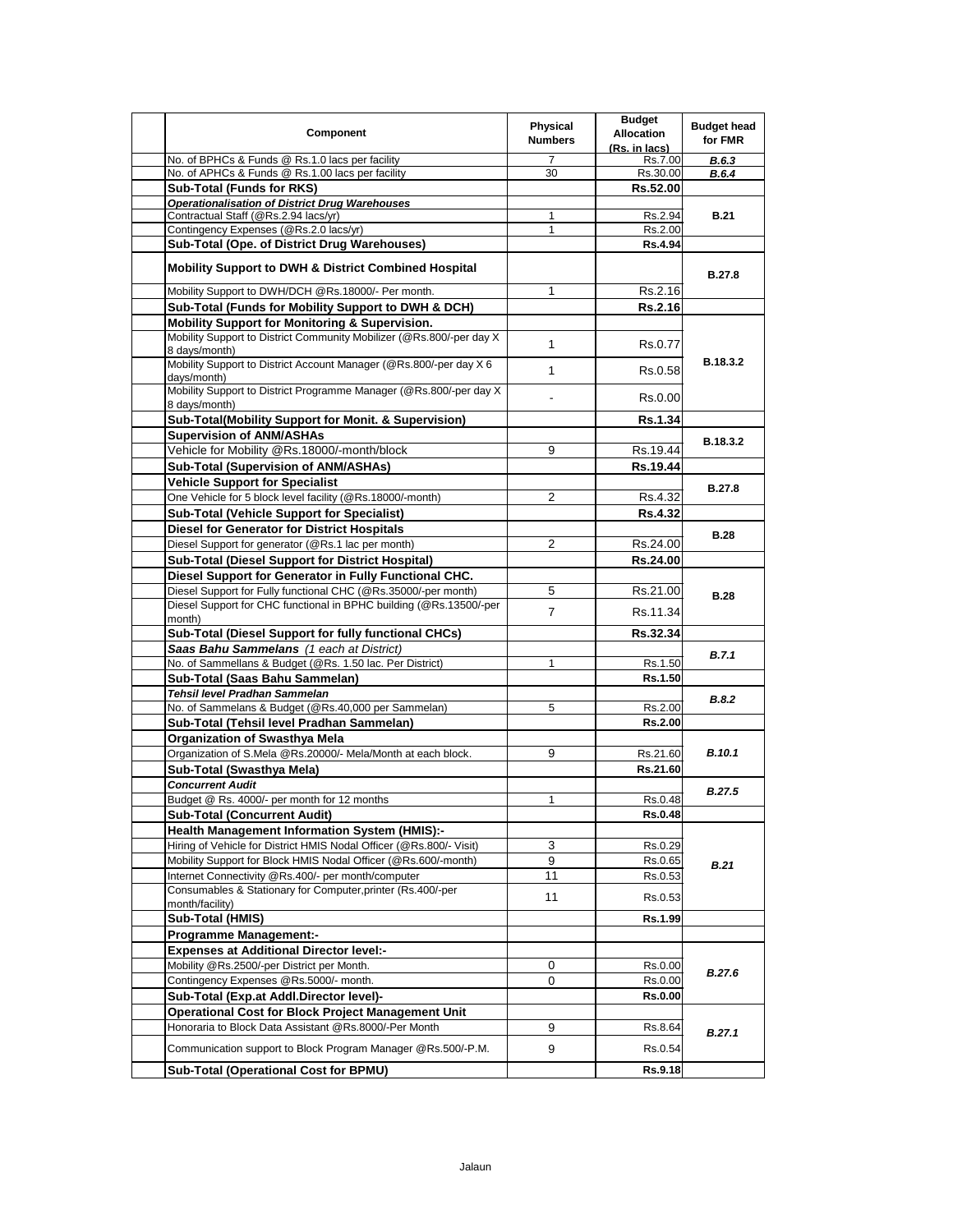|     | Component                                                                                                                                                                                                                                                                          | Physical<br><b>Numbers</b> | <b>Budget</b><br><b>Allocation</b><br>(Rs. in lacs) | <b>Budget head</b><br>for FMR |
|-----|------------------------------------------------------------------------------------------------------------------------------------------------------------------------------------------------------------------------------------------------------------------------------------|----------------------------|-----------------------------------------------------|-------------------------------|
|     | <b>Provision of Contractual Staff (AYUSH)</b>                                                                                                                                                                                                                                      |                            |                                                     |                               |
|     | <b>Position</b>                                                                                                                                                                                                                                                                    | No.                        | <b>Budget</b>                                       |                               |
|     | ISM Lady Doctors (@ Rs.24,000/- per month)                                                                                                                                                                                                                                         | 11                         | Rs.77.76                                            | B.14.4                        |
|     | AYUSH Doctors (@ Rs.24,000/- per month)                                                                                                                                                                                                                                            | 26                         |                                                     |                               |
|     | AYUSH Pharmacists (@ Rs.9,000/- per month)                                                                                                                                                                                                                                         | 13                         | Rs.14.04                                            | B.14.1                        |
|     | Sub-Total (Contractual Staff - AYUSH)                                                                                                                                                                                                                                              |                            | Rs.91.80                                            |                               |
|     | Integrated Skill Refresher Training for ANM & LHV.                                                                                                                                                                                                                                 |                            |                                                     |                               |
|     | Total Work load for the year                                                                                                                                                                                                                                                       | 128                        |                                                     | B.16.3.1                      |
|     | Total no. of Proposed Batches & Budget @Rs.165950/- per batch.                                                                                                                                                                                                                     | 8                          | Rs. 13.28                                           |                               |
|     | Sub-Total (Integrated skill training for ANM/LHV)                                                                                                                                                                                                                                  |                            | Rs.13.28                                            |                               |
|     | Infrastructure & Manpower for UIP                                                                                                                                                                                                                                                  |                            |                                                     |                               |
|     | Mobile Workshop at Regional Depot @Rs.4 Lac.                                                                                                                                                                                                                                       | 0                          | Rs.0.00                                             |                               |
|     | Renovation & Electrification of WIC/WIF                                                                                                                                                                                                                                            | 0                          | Rs.0.00                                             |                               |
|     | Expansion of Cold Chain Store at Regional/Divisional Depo                                                                                                                                                                                                                          | 0                          | Rs.0.00                                             |                               |
|     | Expansion of Cold Chain Workshop @Rs.50000/-year/District.                                                                                                                                                                                                                         | 1                          | Rs.0.50                                             | <b>B.26.5</b>                 |
|     | Mobility Support to Block (1 Vehicle @Rs.800/-per block for 6 days in<br>a month for 12 months)                                                                                                                                                                                    | 9                          | Rs.5.18                                             |                               |
|     | IVRS System for Tracking of Beneficiaries.                                                                                                                                                                                                                                         | 0                          | Rs.0.00                                             | B.18.3.2                      |
|     | Sub - Total (Infrasturcture & Manpower for UIP)                                                                                                                                                                                                                                    |                            | Rs.5.68                                             |                               |
|     |                                                                                                                                                                                                                                                                                    |                            |                                                     |                               |
|     |                                                                                                                                                                                                                                                                                    |                            |                                                     |                               |
|     | Total for Mission Plexipool (Part B): $\{1, 2, 3, 4, 5, 6, 7, 8, 6, 7, 8, 6, 8, 2, 97\}$ , $\{1, 3, 4, 5, 6, 8, 6, 8, 2, 97\}$                                                                                                                                                     |                            |                                                     |                               |
| SI. | Component                                                                                                                                                                                                                                                                          | Physical<br><b>Numbers</b> | <b>Budget</b><br><b>Allocation</b><br>(Rs. in lacs) |                               |
|     | Routine Immunization (Part C) <b>Routine Immunization</b>                                                                                                                                                                                                                          |                            |                                                     |                               |
|     | Total Number of Immunization Sessions to be organized in the District                                                                                                                                                                                                              | 13872<br>Sessions/Year     |                                                     |                               |
|     | Mobility support for supervision: Supervisory visits by district level<br>officers for monitoring and supervision of RI @ Rs 50000 /District for<br>district level officers (this includes POL and maintenance) per year                                                           | 1                          | Rs.0.50                                             |                               |
|     | Alternate Vaccine delivery @ Rs 50/- sessionx 3 months (April-June)<br>+2 Vehicles /Blocks for 8 days /month for 9 months (July-March 10)                                                                                                                                          | 13872<br>Sessions/Year     | Rs.6.94                                             |                               |
|     | Focus on Urban slum & underserved areasHiring an ANM @<br>Rs.300/session for four sessions/month/slum of 10000 population and<br>Rs.200/- per month as contingency per slum of i.e. total expense of<br>Rs. 1400/- per month per slum of 10000 population                          | 0 Sessions /year           | Rs.0.00                                             |                               |
|     | Mobilization of children by ASHA /RI Mobilizer @ Rs 150/- per session                                                                                                                                                                                                              | 13872<br>Sessions/Year     | Rs.20.81                                            |                               |
|     | Support for Computer Assistant for RI reporting (with annual increment<br>of 10% wef from 2010-11Districts @ Rs 8000- 10,000 p.m                                                                                                                                                   | 1                          | Rs.1.06                                             |                               |
|     | Printing and dissemination of tally sheets, monitoring forms, etc. @<br>Rs 1 /beneficiary                                                                                                                                                                                          | 57770<br>Benefiaceries     | Rs.0.58                                             |                               |
|     | Quarterly Review & feedback meeting exclusive for RI at district level<br>with one Block MOIC, ICDS CDPO and other stakeholders<br>stakeholders @ Rs 100/- per participant for meeting expenses (lunch,<br>organizational expenses)                                                | 27                         | Rs.0.11                                             |                               |
|     | Quarterly Review Meetings at Block level Quarterly Review &<br>feedback meeting for exclusive for RI at Block level @Rs 50/-ppas<br>honorarium for ASHA (travel)and Rs 25 /-person at the disposal of<br>MOIC for meeting expenses (refreshments, stationary and Misc<br>expences) | 1453                       | Rs.1.84                                             |                               |
|     | District level orientation training for 2 days of ANM, Multipurpose Health<br>worker @ Rs67300/batch with 20 participants in each batch                                                                                                                                            | 11 Batch                   | Rs.7.40                                             |                               |
|     | One day cold chain handelers training for block level cold chain<br>handlers @ Rs. 26,000 per batch and Rs 3000 for Observer<br>nominated by State                                                                                                                                 | 1Batch                     | Rs.0.29                                             |                               |
|     | One day Training of block level data handlers by DIO and District Cold<br>chain Officer to train about the reporting formats of Immunization and<br>NRHM Rs 300/Participant/Block                                                                                                  | 9                          | Rs.0.03                                             |                               |
|     | Microplanning at SC levelRs 100/- per subcentre (meeting at block<br>level, logistic)                                                                                                                                                                                              | 279                        | Rs.0.28                                             |                               |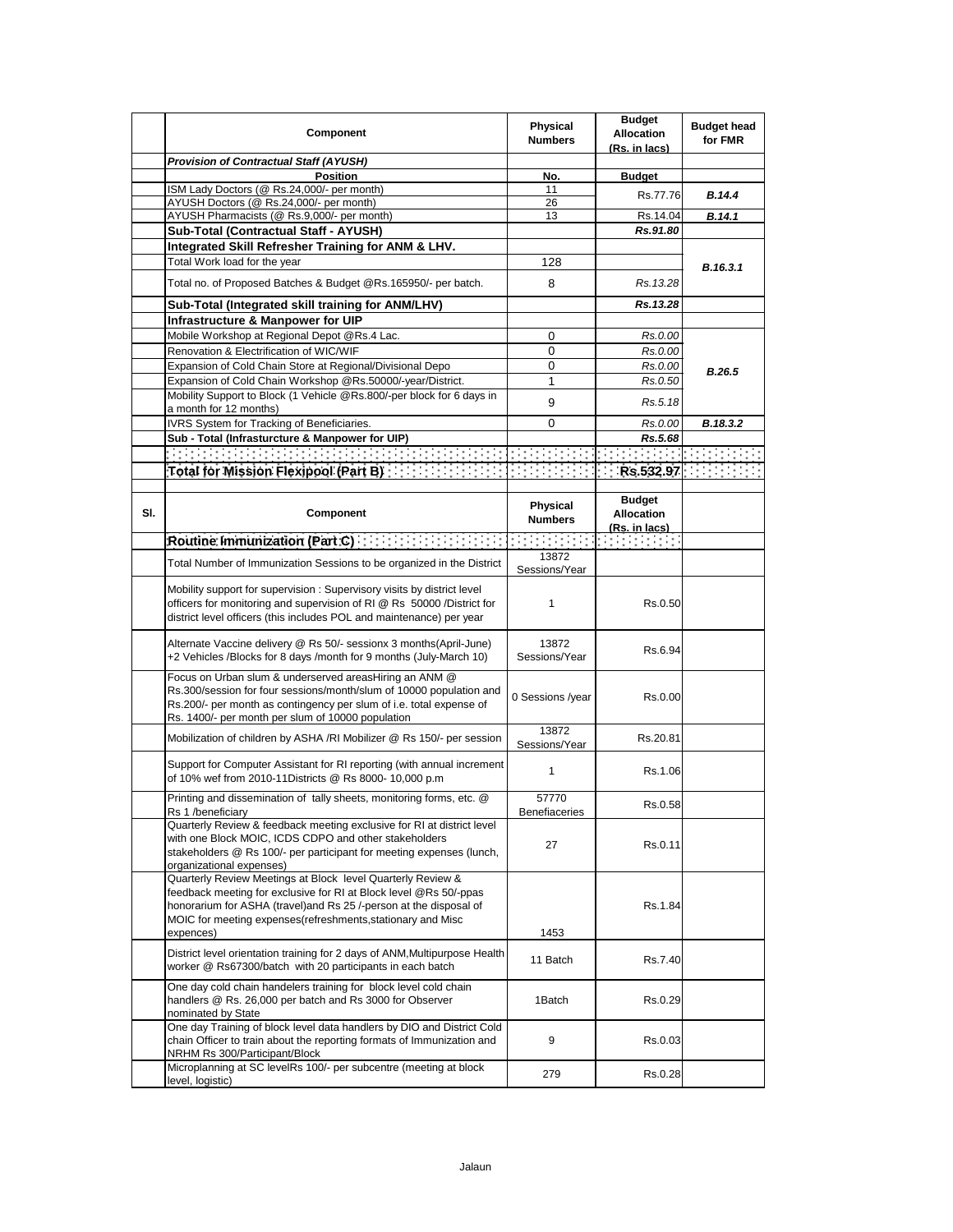|     | Component                                                                                                                                                           | Physical<br><b>Numbers</b>    | <b>Budget</b><br><b>Allocation</b><br>(Rs. in lacs) | <b>Budget head</b><br>for FMR |
|-----|---------------------------------------------------------------------------------------------------------------------------------------------------------------------|-------------------------------|-----------------------------------------------------|-------------------------------|
|     | Microplanning at Block & District levelFor consolidation of microplan<br>at PHC/CHC level @ Rs 1000/- block & at district level @ Rs 2000/-<br>per district         | 1District & 9<br><b>Block</b> | Rs.0.11                                             |                               |
|     | Consumables for computer including provision for internet access for<br>RIMSRs 400/- Month / Districts                                                              | 1                             | Rs.0.05                                             |                               |
|     | Red/Black Plastic bags etc, 2 bags per session @ Rs. 2/Bag                                                                                                          | 13872<br>Sessions/Year        | Rs.0.70                                             |                               |
|     | Purchase of Bleach/Hypochlorite solution Rs. 500/vaccine storage<br>point/year X 1000 vaccine storage points                                                        | 10 Vaccine<br>storage points  | Rs.0.05                                             |                               |
|     | Purchase of Twin bucket Rs 400 per PHC/CHC per year                                                                                                                 | 10Vaccine<br>storage points   | Rs.0.04                                             |                               |
|     | Funds for purchase of small polythene zipper bags to keep vaccines in<br>the vaccine carriers Rs. 0.5/polythene bag X total number of<br>sessions/year +10% wastage | 13872<br>Sessions/Year        | Rs.0.08                                             |                               |
|     | Funds for preparing disposal pit for disposal of sharp immunization<br>waste. Rs. 3500/pit X 500 vaccine storage points                                             | 5 Pits                        | Rs.0.18                                             |                               |
|     | <b>RI</b> subtotal                                                                                                                                                  |                               | Rs.41.05                                            |                               |
|     | <b>Cold Chain maintenance</b><br>Cold chain maintenance@Rs 500/Block & Rs 10,000/District/Year                                                                      | 1District & 9<br><b>Block</b> | Rs.0.15                                             |                               |
|     | POL for vaccine delivery from State to District and from district to<br>PHC/CHCs @ Rs. 100000/- district/Year)                                                      | 1District                     | Rs.1.00                                             |                               |
|     | <b>Subtotal Cold Chain</b>                                                                                                                                          |                               | Rs.1.15                                             |                               |
|     | Sub Total (Part C)                                                                                                                                                  |                               | Rs.42.20                                            |                               |
|     |                                                                                                                                                                     |                               |                                                     |                               |
|     | Part D - National Program                                                                                                                                           |                               |                                                     |                               |
|     | 1. NPCB                                                                                                                                                             |                               |                                                     |                               |
|     |                                                                                                                                                                     |                               |                                                     |                               |
| SI. | Component                                                                                                                                                           | Physical<br><b>Numbers</b>    | <b>Budget</b><br><b>Allocation</b><br>(Rs. in lacs) | <b>Budget Head</b><br>for FMR |
| 1.1 | Govt Sector 30% of Tot. Trgt @531/cat.oprt.(IOL)                                                                                                                    | 1768                          | 938808                                              |                               |
| 1.2 | NGO Sector 20% of Tot Trgt @ 656/Cat. Oprt.(IOL)                                                                                                                    | 1179                          | 773424                                              |                               |
| 1.3 | Pvt. Sector 50% of Tot trgt.                                                                                                                                        | 2946                          | 0                                                   |                               |
|     | <b>Sub Total</b>                                                                                                                                                    | 5893                          | 1712232                                             |                               |
| 2   | SES (Free Spec. to Children) @ of 100/-Spec                                                                                                                         | 614                           | $\Omega$                                            |                               |
| 3   | Vision Centre @ 50,000/Centre Equipment                                                                                                                             | 1 Govt/NGO                    | 50000                                               |                               |
| 4   | Operations other than Cataract                                                                                                                                      | 97                            | 97000                                               |                               |
| 5   | Eye Collection @ 500/Cornea.                                                                                                                                        | 0                             | 0                                                   |                               |
|     | Total allocated for the District in Rs.                                                                                                                             | 6604                          | 1859232                                             |                               |
|     | 2. RNTCP(GFATM)                                                                                                                                                     |                               |                                                     |                               |
| SI. | Component<br><b>1 CIVIL WORKS</b>                                                                                                                                   | Physical<br><b>Numbers</b>    | <b>Budget</b><br><b>Allocation</b><br>(Rs. in lacs) | <b>Budget Head</b><br>for FMR |
|     | 2 LABORATORY MATERIALS                                                                                                                                              |                               | 149400<br>244800                                    |                               |
|     | 3 HONERARIUM                                                                                                                                                        |                               | 355425                                              |                               |
|     | 4 IEC/ PUBLICITY                                                                                                                                                    |                               | 181350                                              |                               |
|     | 5 EQUIPMENT MAINTENANCE                                                                                                                                             |                               | 78000                                               |                               |
|     | 6 TRAINING                                                                                                                                                          |                               | 116650                                              |                               |
|     | 7 POL & VEHICLE MAINTENANCE                                                                                                                                         |                               | 80000                                               |                               |
|     | 8 VEHICLE HIRING CHARGES<br>9 NGO/PP SUPPORT                                                                                                                        |                               | 207000<br>206400                                    |                               |
|     |                                                                                                                                                                     |                               |                                                     |                               |
|     | 10 MISCELLANEOUS EXPENSES                                                                                                                                           |                               | 182170                                              |                               |
|     | 11 CONTRACTUAL SERVICES                                                                                                                                             |                               | 1698000                                             |                               |
|     | 12 PRINTING                                                                                                                                                         |                               | 115200                                              |                               |
|     | 13 RESEARCH & STUDIES                                                                                                                                               |                               |                                                     |                               |
|     | 14 MEDICAL COLLEGES                                                                                                                                                 |                               |                                                     |                               |
|     | 15 PROCUREMENT OF VEHICLES                                                                                                                                          |                               | 50000                                               |                               |
|     | 16 PROCUREMENT OF EQUIPMENT<br>Sub-TOTAL                                                                                                                            |                               | 3664395                                             |                               |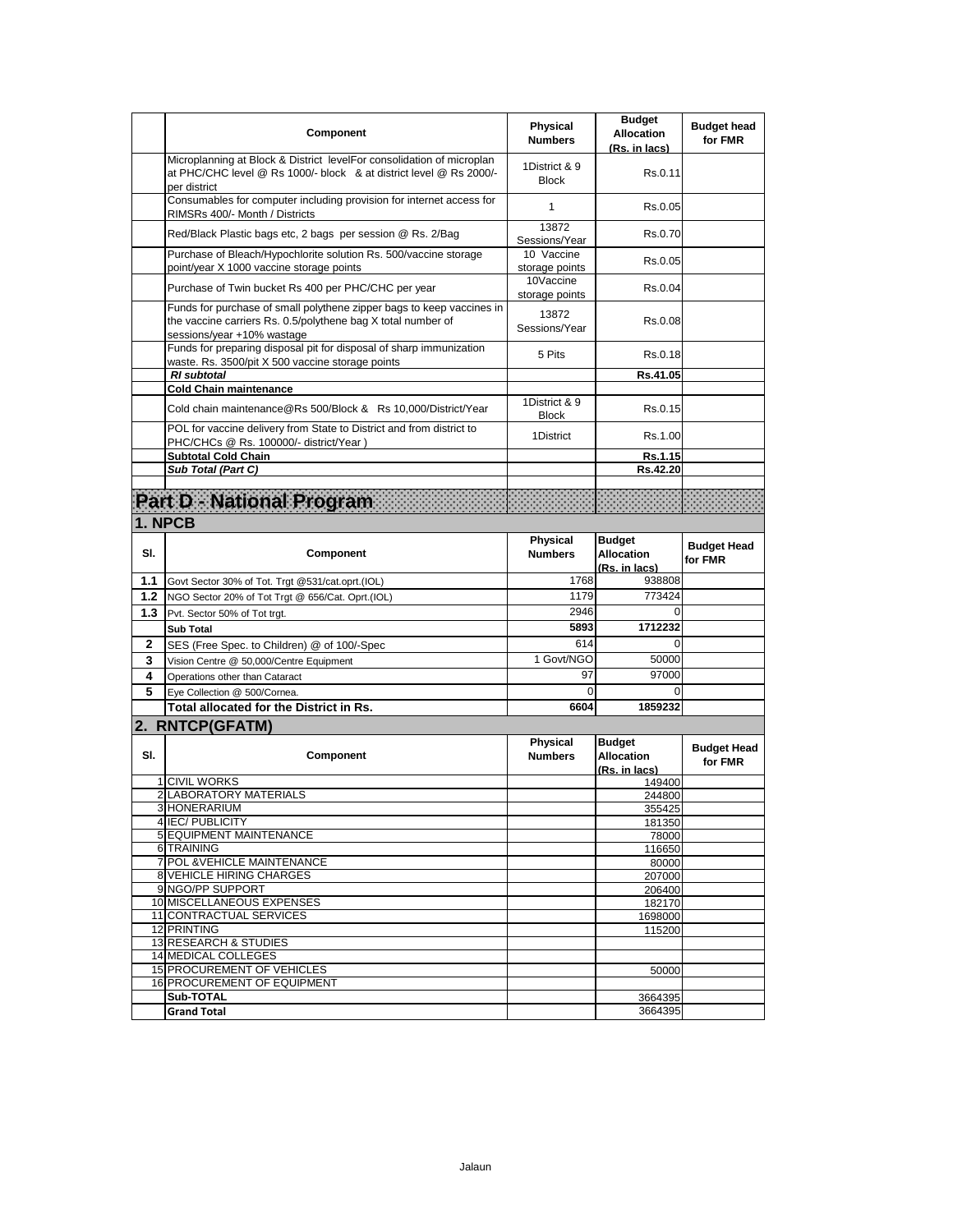|            | Component                                                                                                                                                       | <b>Physical</b><br><b>Numbers</b> | <b>Budget</b><br><b>Allocation</b><br>(Rs. in lacs) | <b>Budget head</b><br>for FMR |
|------------|-----------------------------------------------------------------------------------------------------------------------------------------------------------------|-----------------------------------|-----------------------------------------------------|-------------------------------|
| 3. NLEP    |                                                                                                                                                                 |                                   |                                                     |                               |
|            | <b>Activities</b>                                                                                                                                               | Physical<br><b>Targets</b>        | <b>Financial</b>                                    |                               |
|            |                                                                                                                                                                 |                                   | <b>Allocation</b>                                   |                               |
|            | 1 Contractual Services- Driver<br>Remuneration @ Rs. 7,000/= P.M.                                                                                               |                                   |                                                     |                               |
|            | Sub total                                                                                                                                                       | 0                                 | 0<br>$\Omega$                                       |                               |
|            | 2 Office Maintenance                                                                                                                                            |                                   |                                                     |                               |
|            | Telephone/Fax/Internet @ Rs. 15,000/= P.A.                                                                                                                      |                                   | 15000                                               |                               |
|            | Office Operation & Maintenance @ Rs. 18,000/= P.A.                                                                                                              |                                   | 18000                                               |                               |
|            | Consum-ables Stationery @ Rs. 24,000 P.A.                                                                                                                       |                                   | 24000                                               |                               |
|            | Maintenance of Office Equipment & Furniture etc.<br>Sub total                                                                                                   |                                   | 15000<br>72000                                      |                               |
|            | 3 Mobility-                                                                                                                                                     |                                   |                                                     |                               |
|            | Vehicle operation / hiring of 1 Vehicle @ Rs 75000 P.A.                                                                                                         |                                   | 75000                                               |                               |
|            | Sub total                                                                                                                                                       |                                   | 75000                                               |                               |
|            | 4 Training                                                                                                                                                      |                                   |                                                     |                               |
|            | 4 Days' Training of newly recruited Medical Officers @ Rs 28,000 per<br>batch of 30 trainees                                                                    | 5                                 | 4667                                                |                               |
|            | 3 Days' Training of newly recruited Health Workers @ Rs 24,000 per<br>batch of 30 trainees                                                                      | 0                                 | $\Omega$                                            |                               |
|            | 2 Days' Refresher Training of Medical Officers @ Rs 16,000 per batch<br>of 30 trainees                                                                          | 30                                |                                                     |                               |
|            | 2 Days' Refresher Training of Health Workers @ Rs 16,000 per batch<br>of 30 trainees                                                                            | 60                                | 48000                                               |                               |
|            | Sub total                                                                                                                                                       |                                   | 52667                                               |                               |
|            | 5 Procurement                                                                                                                                                   |                                   |                                                     |                               |
|            | Supportive medicines and other items for patients @ Rs39 per patient<br>under treatment<br>Splints, Crutches, Items for Deformity Patients Rs. 15/= per patient |                                   | 13900                                               |                               |
|            | under treatment                                                                                                                                                 |                                   | 5400                                                |                               |
|            | Patient Welfare Rs. 26/= per patient under treatment<br>Printing of forms @ Rs. 39/= per patient under treatment                                                |                                   | 9200<br>13900                                       |                               |
|            | Sub total                                                                                                                                                       |                                   | 42400                                               |                               |
|            | 6 IEC Activities                                                                                                                                                |                                   |                                                     |                               |
|            | Rallies @ Rs. 5,000/= each                                                                                                                                      | 2                                 | 10000                                               |                               |
|            | School Quiz @ Rs. 1000/= each                                                                                                                                   | 10                                | 10000                                               |                               |
|            | IPC workshops of ASHA @ Rs. 5000/= each<br>Health Mela in local festivals, Melas etc. @ Rs. 5,000/= each                                                        | 2                                 | 10000<br>5000                                       |                               |
|            | Sub total                                                                                                                                                       |                                   | 35000                                               |                               |
|            | 7 Urban Leprosy Project                                                                                                                                         |                                   |                                                     |                               |
|            | <b>Supportive Medicines</b>                                                                                                                                     |                                   | 9000                                                |                               |
|            | Monitoring & Supervision                                                                                                                                        |                                   | 6000                                                |                               |
|            | MDT delivery & follow-up services                                                                                                                               |                                   | 11300                                               |                               |
|            | Sub total<br>8 Incentive to Ashas                                                                                                                               |                                   | 26300<br>29600                                      |                               |
|            | 9 Review Meetings                                                                                                                                               |                                   | 18000                                               |                               |
|            | 10 Disability Prevention & Medical Rehabilitation                                                                                                               |                                   |                                                     |                               |
|            | Screening Camp for selection of RCS patients                                                                                                                    |                                   | 0                                                   |                               |
|            | Screening Camp - miscellaneous expenses                                                                                                                         |                                   | 0                                                   |                               |
|            | Screening Camp- Self Care Kits & patient Welfare items<br>Sub total                                                                                             |                                   | 0<br>0                                              |                               |
|            | 11 Cash Assistance                                                                                                                                              |                                   |                                                     |                               |
|            | Cash assistance- POL for Vehicle                                                                                                                                |                                   | 20000                                               |                               |
|            | Cash assistance- TA DA for Leprosy Staff                                                                                                                        |                                   | 40000                                               |                               |
|            | Sub total                                                                                                                                                       |                                   | 60000                                               |                               |
|            | <b>Grand Total</b>                                                                                                                                              |                                   | 410967                                              |                               |
|            | <b>4. NVBDCP</b>                                                                                                                                                |                                   |                                                     |                               |
| Sl.<br>No. | <b>Activity Proposed</b>                                                                                                                                        | Physical<br><b>Numbers</b>        | <b>Budget</b><br>Allocation (Rs.                    | <b>Budget</b> head<br>for FMR |
|            | 1 DBS (Domestic Budgetary Support)                                                                                                                              |                                   | In lacs)                                            |                               |
|            | 1.1 Malaria                                                                                                                                                     |                                   |                                                     |                               |
|            | Incentive to ASHA                                                                                                                                               |                                   |                                                     |                               |
|            | Training                                                                                                                                                        |                                   |                                                     |                               |
|            | Monitoring & Supervision                                                                                                                                        |                                   | 45000                                               |                               |